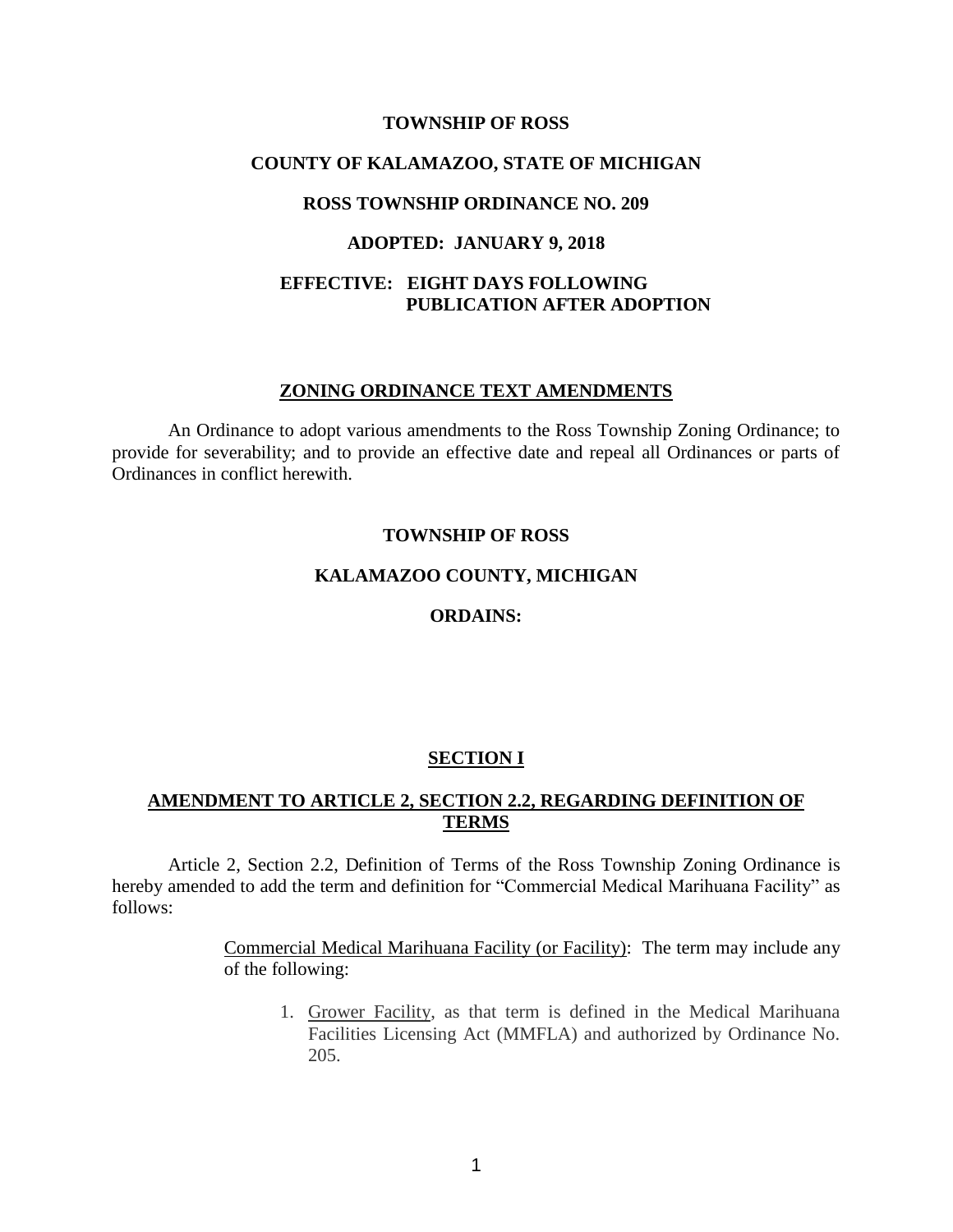- 2. Processor Facility, as that term is defined in the MMFLA and authorized by Ordinance No. 205.
- 3. Safety Compliance Facility, as that term is defined in the MMFLA and authorized by Ordinance No. 205.
- 4. Secure Transporter Facility, as that term is defined in the MMFLA and authorized by Ordinance No. 205.

# **SECTION II**

# **AMENDMENT TO ARTICLE 4 – AG AGRICULTURAL PRESERVATION DISTRICT, SECTION 4.3, REGARDING SPECIAL LAND USES**

Article 4, Section 4.3 of the Ross Township Zoning Ordinance pertaining to Special Land Uses is hereby amended to add the following subsections:

- L. Grower Facility Class A, Class B and Class C.
- M. Processor Facility, when located on the same site as a Grower Facility.

# **SECTION III**

# **AMENDMENT TO ARTICLE 5 – RURAL RESIDENTIAL DISTRICT, SECTION 5.3, REGARDING SPECIAL LAND USES**

Article 5, Section 5.3 of the Ross Township Zoning Ordinance pertaining to Special Land Uses is hereby amended to add the following subsections:

- V. Grower Facility Class A, Class B and Class C.
- W. Processor Facility, when located on the same site as a Grower Facility.

# **SECTION IV**

# **AMENDMENT TO ARTICLE 12, I-R RESTRICTED INDUSTRIAL DISTRICT, SECTION 12.3, REGARDING SPECIAL LAND USES**

Article 12, I-R Restricted Industrial District, Section 12.3 of the Ross Township Zoning Ordinance regarding special land uses is hereby amended to add the following subsections: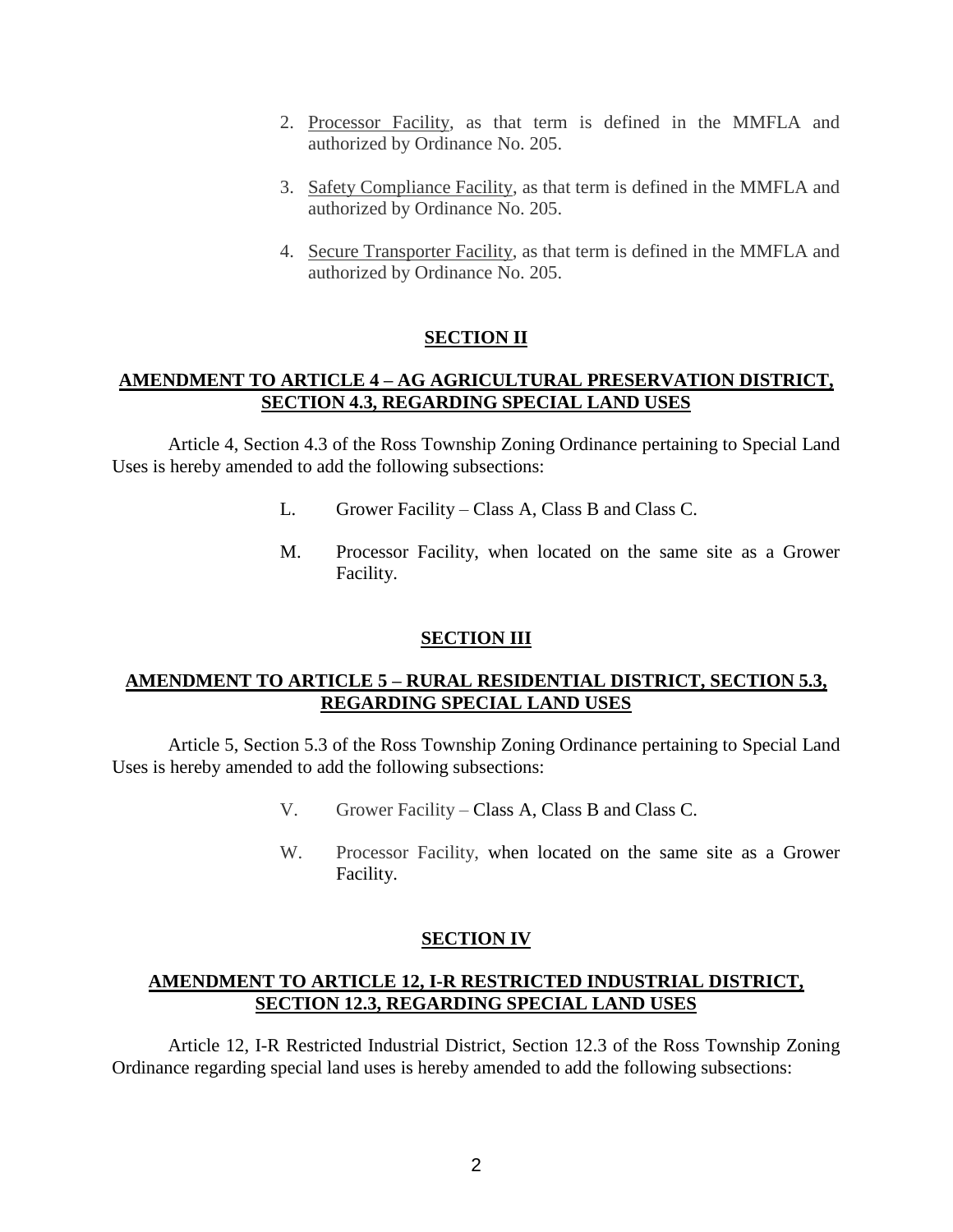- D. Grower Facility Class A, Class B and Class C.
- E. Processor Facility.
- F. Safety Compliance Facility.
- G. Secure Transporter Facility.

# **SECTION V**

# **AMENDMENT TO ARTICLE 20, STANDARDS REQUIRED OF SPECIAL LAND USES, REGARDING SPECIAL LAND USES**

Article 20, Standards Required of Special Land Uses, of the Ross Township Zoning Ordinance is hereby amended to add the following special land use:

## SPECIAL LAND USE MINIMUM REQUIRED STANDARDS

Commercial Medical Marihuana Facility 36

# **SECTION VI**

# **AMENDMENT TO ARTICLE 20, STANDARDS REQUIRED OF SPECIAL LAND USES, BY ADDING ITEM 36 – COMMERCIAL MEDICAL MARIHUANA FACILITIES**

Article 20, Standards Required of Special Land Uses, of the Ross Township Zoning Ordinance is hereby amended to add "Item 36" and will read as follows:

- Item 36. Commercial Medical Marihuana Facilities
	- A. A Commercial Medical Marihuana Facility may be authorized to operate within the Township by the holder of a state operating license, pursuant to PA 281 of 2016, as may be amended, the Rules promulgater thereunder, and all applicable local ordinances.
	- B. No Commercial Medical Marihuana Facility shall be located within 500 feet of any school or public park/playground, with the minimum distance between uses measured between the Facility and the nearest property line of the school or public park/playground.
	- C. Outdoor trash containers or dumpsters may be required to control the disposal of waste or by-products from any facility operation. When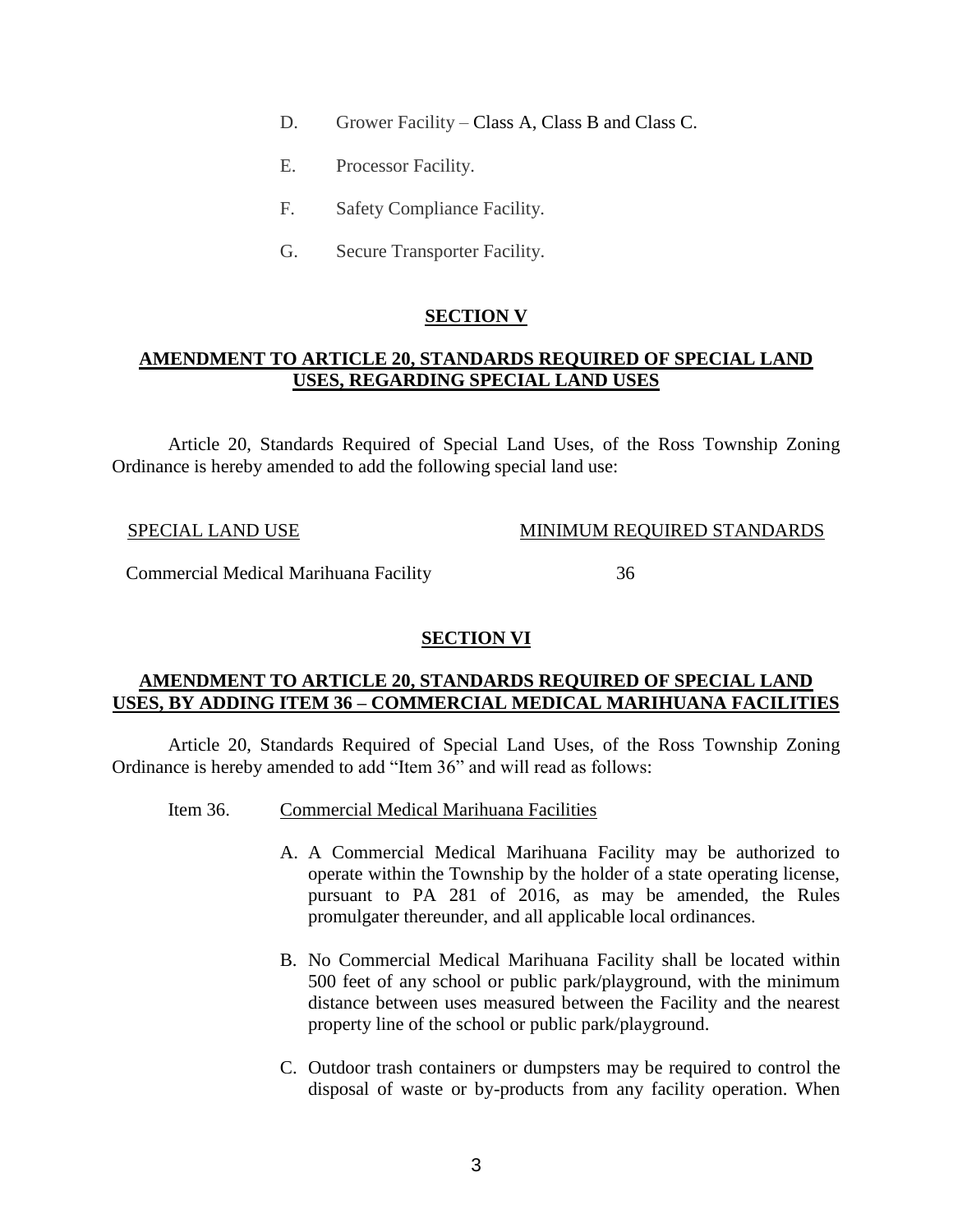required, an outdoor trash container or dumpster shall be subject to the follows:

- 1. The placement of the container shall be subject to site plan review.
- 2. Adequate vehicular access shall be provided to the container which does not conflict with the use of the parking areas or access drives.
- 3. All containers shall rest on a concrete pad.
- 4. A solid ornamental screening wall or fence shall be provided around all sides of the container and shall include an access gate. The screening wall or fence and gate shall be of sufficient height to completely screen the container.
- 5. The container, screening wall or fence, and gate shall be maintained in a neat and orderly manner, free from debris.
- D. A Commercial Medical Marihuana Facility shall be reviewed in consideration of the following:
	- 1. Lighting the placement and arrangement of outdoor lighting serving the facility shall provide adequate security and comply with the purpose, objectives and standards set forth in Section 18.3 – Outdoor Lighting.
	- 2. Noise Noise and vibrations shall be minimized in their effect upon the surrounding area by the utilization of modern equipment designed to accomplish such minimization and the use of walls and vegetative buffers/screens.
	- 3. Odor Odor shall be minimized in its effect upon the surrounding area by the utilization of a modern odor control system designed to accomplish such minimization and operational procedures.
	- 4. Environmental Information on the storage and use of products, water and energy consumption, and waste disposal associated with a facility will be required to allow for an assessment of potential impacts on the site and surrounding area and the applicability of state and local regulations.
	- 5. Traffic A facility shall be located in consideration of the ingress/egress, loading and travel patterns of the traffic associated with the operation of the facility, with specific attention toward avoiding the creation of traffic through a predominately residential area.